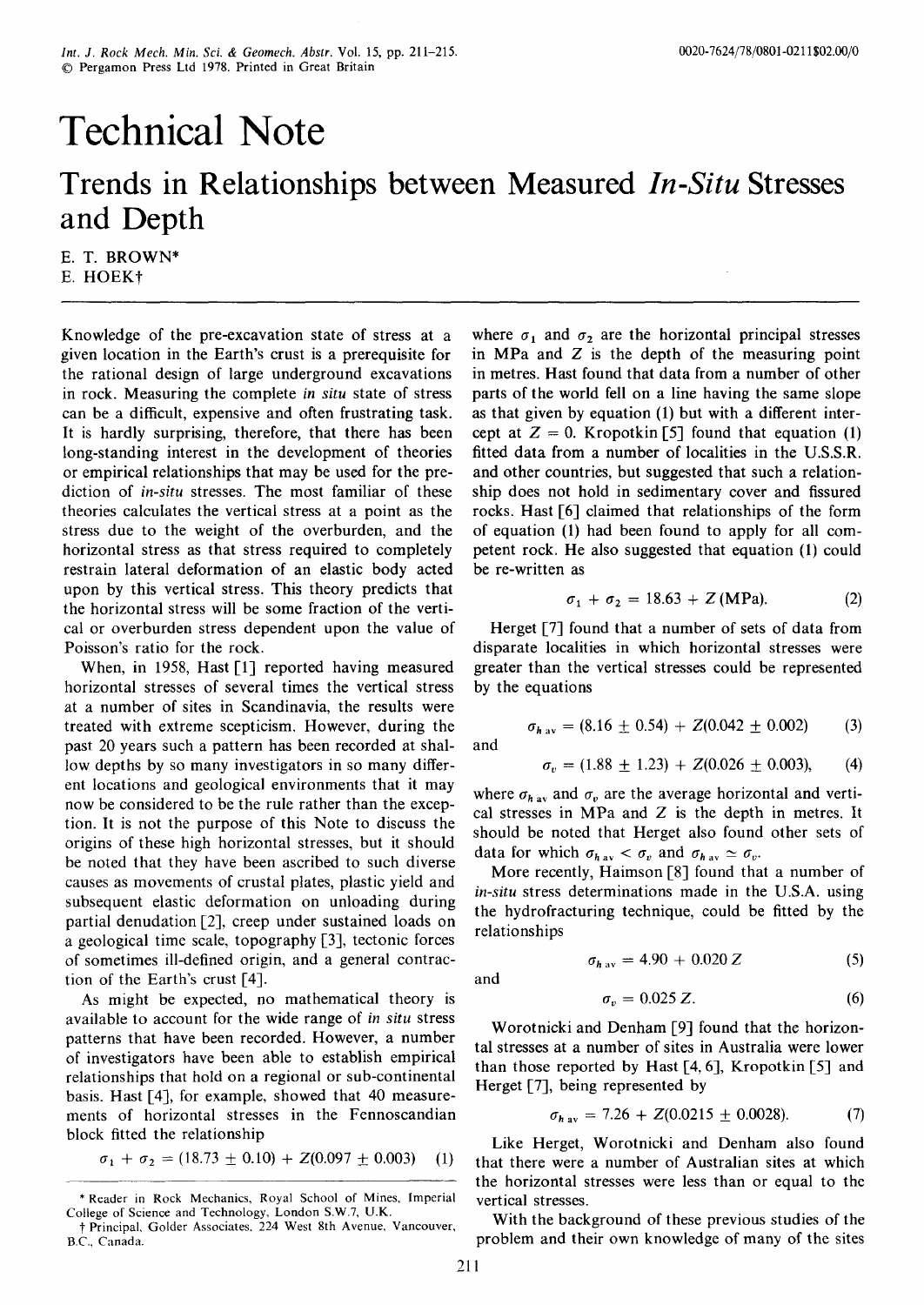## 212 **Technical Note**

**TABLE 1.** *IN-SITU* **STRESS MEASUREMENT DATA** 

|       |                                     |                                   | Depth | $\sigma_v$ |                         |      |
|-------|-------------------------------------|-----------------------------------|-------|------------|-------------------------|------|
| Point | Location                            | Rock type                         | (m)   | (MPa)      | $\sigma_{hav}/\sigma_v$ | Ref. |
|       |                                     |                                   |       |            |                         |      |
|       | Australia                           |                                   |       |            |                         |      |
| 1     | CSA mine, Cobar, N.S.W.             | Siltstone, chloritic slate        | 360   | 16.6       | 1.46                    | 9    |
| 2     | CSA mine, Cobar, N.S.W.             | Siltstone, chloritic slate        | 360   | 8.0        | 1.30                    | 9    |
| 3     | CSA mine, Cobar, N.S.W.             | Siltstone, chloritic slate        | 540   | 15.2       | 1.70                    | 9    |
| 4     | CSA mine, Cobar, N.S.W.             | Siltstone, chloritic slate        | 330   | 10.0       | 1.40                    | 9    |
| 5     | CSA mine, Cobar, N.S.W.             | Siltstone, chloritic slate        | 455   | 11.0       | 1.90                    | 9    |
| 6     | CSA mine, Cobar, N.S.W.             | Siltstone, chloritic slate        | 245   | 8.4        | 2.10                    | 9    |
| 7     | CSA mine, Cobar, N.S.W.             | Siltstone, chloritic slate        | 633   | 13.7       | 2.00                    | 9    |
| 8     | NBHC mine, Broken Hill, N.S.W.      | Sillimanite gneiss                | 1022  | 6.2        | 1.66                    | 9    |
| 9     | NBHC mine, Broken Hill, N.S.W.      | Garnet quartzite                  | 668   | 13.8       | 1.17                    | 9    |
| 10    | NBHC mine, Broken Hill, N.S.W.      | Garnet quartzite                  | 668   | 4.8        | 2.73                    | 9    |
| 11    | NBHC mine, Broken Hill, N.S.W.      | Garnet quartzite                  | 570   | 15.9       | 1.32                    | 9    |
| 12    | ZC mine, Broken Hill, N.S.W.        | Sillimanite gneiss                | 818   | 20.0       | 1.07                    | 9    |
| .13   | ZC mine, Broken Hill, N.S.W.        |                                   | 818   | 26.9       | 1.17                    | 9    |
| 14    |                                     | Sillimanite gneiss                | 915   | 13.1       | 1.29                    | 9    |
|       | NBHC mine, Broken Hill, N.S.W.      | Sillimanite gneiss                | 915   | 21.4       | 0.97                    | 9    |
| 15    | NBHC mine, Broken Hill, N.S.W.      | Sillimanite gneiss                | 766   | 9.7        |                         | 9    |
| 16    | NBHC mine, Broken Hill, N.S.W.      | Sillimanite gneiss                |       |            | 1.85                    | 9    |
| 17    | NBHC mine, Broken Hill, N.S.W.      | Garnet quartzite                  | 570   | 14.7       | 1.43                    |      |
| 18    | NBHC mine, Broken Hill, N.S.W.      | Garnet quartzite                  | 570   | 12.7       | 2.09                    | 9    |
| 19    | NBHC mine, Broken Hill, N.S.W.      | Garnet quartzite                  | 818   | 20.3       | 1.72                    | 9    |
| 20    | NBHC mine, Broken Hill, N.S.W.      | Gneiss and quartzite              | 670   | 13.0       | 2.40                    | 9    |
| 21    | NBHC mine, Broken Hill, N.S.W.      | Gneiss and quartzite              | 1277  | 19.2       | 1.60                    | 9    |
| 22    | NBHC mine, Broken Hill, N.S.W.      | Gneiss and quartzite              | 1140  | 6.9        | 2.40                    | 9    |
| 23    | NBHC mine, Broken Hill, N.S.W.      | Gneiss and quartzite              | 1094  | 25.5       | 0.82                    | 9    |
| 24    | NBHC mine, Broken Hill, N.S.W.      | Rhodonite                         | 1094  | 15.9       | 1.81                    | 9    |
| 25    | NBHC mine, Broken Hill, N.S.W.      | Gneiss and quartzite              | 1094  | 18.6       | 1.62                    | 9    |
| 26    | NBHC mine, Broken Hill, N.S.W.      | Gneiss and quartzite              | 1094  | 26.9       | 1.34                    | 9    |
| 27    | NBHC mine, Broken Hill, N.S.W.      | Gneiss and quartzite              | 1140  | 29.7       | 1.43                    | 9    |
| 28    | NBHC mine, Broken Hill, N.S.W.      | Gneiss and quartzite              | 1423  | 24.2       | 1.51                    | 9    |
| 29    | Mount Isa Mine, Qld.                | Silica dolomite                   | 664   | 19.0       | 0.83                    | 9    |
| 30    | Mount Isa Mine, Qld.                | Silica dolomite                   | 1089  | 16.5       | 1.28                    | 9    |
| 31    | Mount Isa Mine, Qld.                | Dolomite and recrystallised shale | 1025  | 28.5       | 0.87                    | 9,12 |
| 32    | Mount Isa Mine, Qld.                | Shale                             | 970   | 25.4       | 0.85                    | 9    |
| 33    | Warrego mine, Tennant Creek, NT     | Magnetite                         | 245   | 7.0        | 2.40                    | 9    |
| 34    | Warrego mine, Tennant Creek, NT     | Chloritic slate, quartz           | 245   | 6.8        | 1.80                    | 9    |
| 35    | Warrego mine, Tennant Creek, NT     | Magnetite                         | 322   | 11.5       | 1.30                    | 9    |
| 36    | Kanmantoo, SA                       | Black garnet mica schist          | 58    | 2.5        | 3.30                    | 9    |
| 37    | Mount Charlotte mine, WA            | Dolerite                          | 92    | 11.2       | 1.45                    | 9    |
| 38    | Mount Charlotte mine, WA            | Greenstone                        | 152   | 10.4       | 1.42                    | 9    |
| 39    | Mount Charlotte mine, WA            | Greenstone                        | 152   | 7.9        | 1.43                    | 9    |
| 40    | Durkin mine, Kambalda, WA           | Serpentine                        | 87    | 7.4        | 2.20                    | 9    |
| 41    | Dolphin Mine, Kings Is., Tas.       | Marble and skarn                  | 75    | 1.8        | 1.80                    | 9    |
| 42    | Poatina, Tas.                       | Mudstone                          | 160   | 8.5        | 1.70                    | 9,13 |
| 43    | Cethana, Tas.                       | Quartzite conglomerate            | 90    | 14.0       | 1.35                    | 9    |
| 44    | Gordon River, Tas.                  | Quartzite                         | 200   | 11.0       | 2.10                    | 9    |
| 45    | Mount Lyell, Tas.                   | <b>Ouartzite</b> schist           | 105   | 11.3       | 2.95                    | 9    |
| 46    | Windy Creek, Snowy Mts., N.S.W.     | Diorite                           | 300   | 12.4       | 1.07                    | 9    |
| 47    | Tumut 1 Power Station, Snowy Mts,   | Granite and gneiss                | 335   | 11.0       | 1.20                    | 9    |
|       | N.S.W.                              |                                   |       |            |                         |      |
| 48    | Tumut 2 Power Station, Snowy Mts.   | Granite and gniess                | 215   | 18.4       | 1.20                    | 9    |
|       | N.S.W.                              |                                   |       |            |                         |      |
| 49    | Eucumbene Tunnel, Snowy Mts, N.S.W. | Granite                           |       | 9.5        | 2.60                    |      |
|       |                                     |                                   | 365   |            |                         | 9    |
|       | Canada                              |                                   |       |            |                         |      |
| 50    | G.W. MacLeod Mine, Wawa, Ontario    | Siderite                          | 370   | 16.1       | 1.29                    | 7    |
| 51    | G.W. MacLeod Mine, Wawa, Ontario    | Tuff                              | 370   | 15.1       | 2.54                    | 7    |
| 52    | G.W. MacLeod Mine, Wawa, Ontario    | Tuff                              | 575   | 21.5       | 1.23                    | 7    |
| 53    | G.W. MacLeod Mine, Wawa, Ontario    | Tuff                              | 575   | 14.6       | 1.25                    | 7    |
| 54    | G.W. MacLeod Mine, Wawa, Ontario    | Meta-diorite                      | 480   | 18.7       | 1.54                    | 7    |
| 55    | G.W. MacLeod Mine, Wawa, Ontario    | Chert                             | 575   | 26.6       | 1.52                    | 7    |
| 56    | Wawa, Ontario                       | Granite                           | 345   | 20.0       | 2.50                    | 14   |
| 57    | Elliot Lake Ontario                 | Sandstone                         | 310   | $(11.0)^a$ | 2.56                    | 15   |
| 58    | Elliot Lake, Ontario                | Quartzite                         | 705   | (17.2)     | 1.70                    | 15   |
| 59    | Elliot Lake, Ontario                | Diabase dyke                      | 400   | 17.2       | 1.90                    | 16   |
| 60    | Churchill Falls, Labrador           | Diorite gneiss                    | 300   | 7.8        | 1.70                    | 17   |
| 61    | Portage Mountain, B.C.              | Sandstone and shale               | 137   | 6.8        | 1.42                    | 18   |
| 62    | Mica Dam, B.S.                      | Gneiss and quartzite              | 220   | 6.9        | 1.50                    | 19   |
|       | <b>United States</b>                |                                   |       |            |                         |      |
| 63    | Rangeley, Colorado                  | Sandstone                         | 1910  | (43.5)     | 1.04                    | 20   |
| 64    | Nevada Test Site                    | Tuff                              | 380   | (7.0)      | 0.90                    | 21   |
| 65    | Fresno, California                  | Granodiorite                      | 300   | (8.2)      | 0.91                    | 22   |
| 66    | Bad Creek, South Carolina           | Gneiss                            | 230   | (6.2)      | 3.12                    | 22   |
| 67    | Montello, Wisconsin                 | Granite                           | 136   | (3.5)      | 3.29                    | 8    |
| 68    | Alma, New York                      | Sandstone                         | 500   | (7.9)      | 1.61                    | 23   |
| 69    | Falls Township, Ohio                | Sandstone                         | 810   | (14.1)     | 1.25                    | 23   |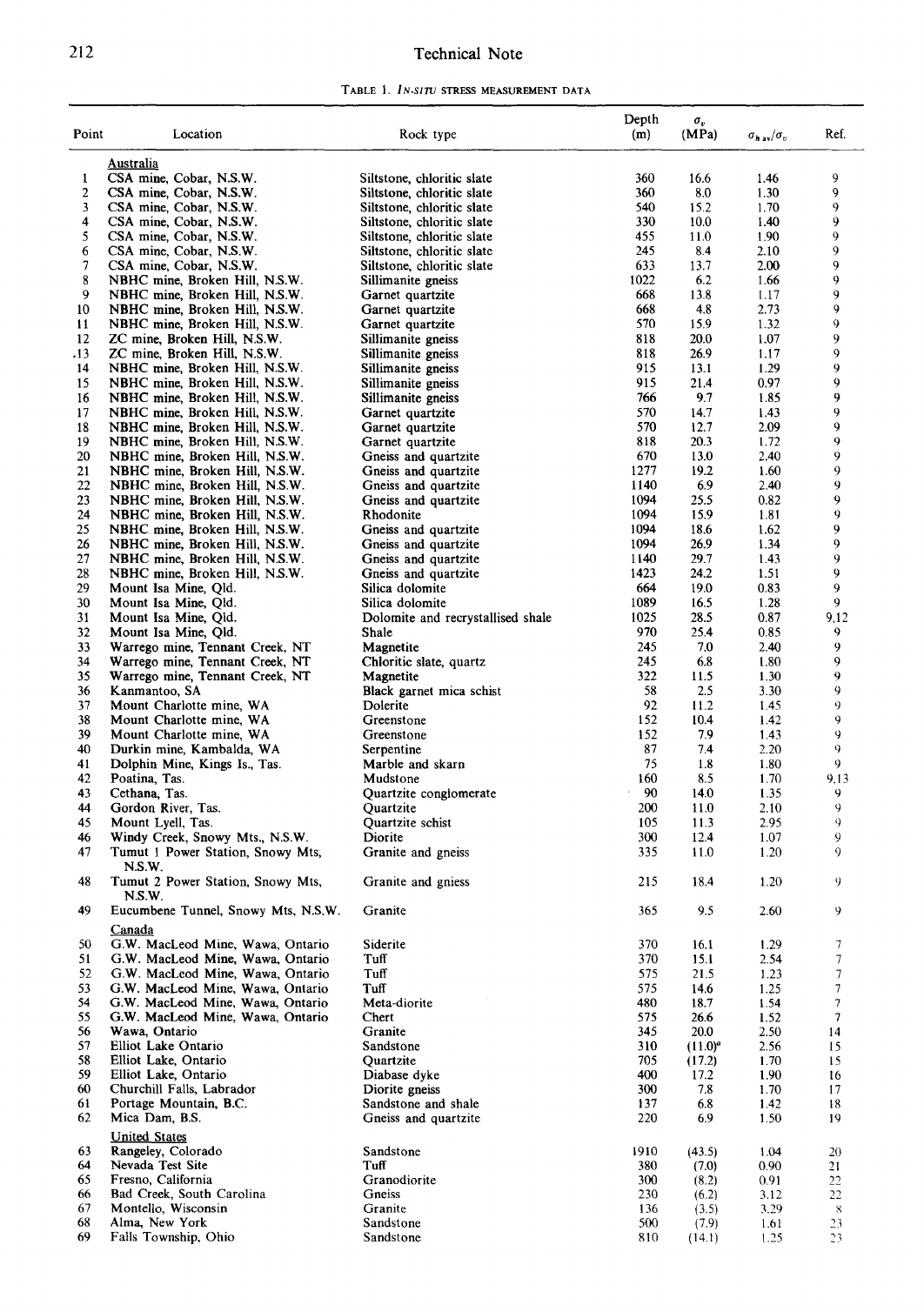### Technical Note

| Point | Location                                              | Rock type                  | Depth<br>(m) | $\sigma_v$<br>(MPa) | $\sigma_{h\,av}/\sigma_v$ | Ref.         |
|-------|-------------------------------------------------------|----------------------------|--------------|---------------------|---------------------------|--------------|
|       |                                                       |                            |              |                     |                           |              |
| 70    | Winnfield, Louisiana                                  | Salt                       | 270          | 5.5                 | 0.95                      | 24           |
| 71    | Barbeton, Ohio                                        | Limestone                  | 830          | 24.0                | 1.94                      | 24           |
| 72    | Silver Summit Mine, Osburn, Idaho                     | Argillaceous quartzite     | 1670         | 56.7                | 1.26                      | 25           |
| 73    | Star Mine, Burke, Idaho                               | Quartzite; orebody         | 1720         | 37.9                | 0.60                      | 26           |
| 74    | Crescent Mine, Idaho                                  | Quartzite                  | 1620         | 40.3                | 1.17                      | 27           |
| 75    | Red Mountain, Colorado                                | Granite                    | 625          | 18.1                | 0.56                      | 28           |
| 76    | Henderson Mine, Colorado                              | Granite                    | 790          | 24.2                | 1.23                      | 28           |
| 77    | Henderson Mine, Colorado                              | Orebody                    | 1130         | 29.6                | 0.98                      | 28           |
| 78    | Piceance Basin, Colorado                              | Oil Shale                  | 400          | (9.8)               | 0.80                      | 29           |
| 79    | Gratiot County, Michigan<br><b>Scandinavia</b>        | Dolomite                   | 2806         | (63.1)              | 0.78                      | 8            |
| 80    | Bleikvassli Mine, N. Norway                           | Gneiss and mica schist     | 200          | 6.0                 | 1.92                      | 30           |
| 81    | Bleikvassli Mine, N. Norway                           | Gneiss and mica schist     | 250          | 7.0                 | 2.00                      | 30           |
| 82    | Bidjovagge Mine, N. Norway                            | Pre-Cambrian rocks         | 70           | 2.8                 | 4.64                      | 31           |
| 83    | Bjornevann, N. Norway                                 | Gneiss                     | 100          | (2.7)               | 5.56                      | 30           |
| 84    | Sulitjelma, N. Norway                                 | Phyllite                   | 850          | 10.0                | 0.99                      | 31           |
| 85    | Sulitjelma, N. Norway                                 | Phyllite                   | 900          | 11.0                | 0.55                      | 31           |
| 86    | Ställberg, Sweden                                     | Pre-Cambrian rocks         | 915          | (24.7)              | 1.56                      | 1,30         |
| 87    | Vingesbacke, Sweden                                   | Granite and amphibolite    | 400          | (10.8)              | 4.99                      | 32           |
| 88    | Laisvall, Sweden                                      | Granite                    | 220          | (5.9)               | 3.72                      | 32           |
| 89    | Malmberget, Sweden                                    | Granite                    | 500          | (13.4)              | 2.41                      | 30           |
| 90    | Grängesberg, Sweden                                   | Pre-Cambrian rocks         | 400          | (10.8)              | 2.31                      | 31           |
| 91    | Kiruna, Sweden                                        | Pre-Cambrian rocks         | 680          | (18.4)              | 1.90                      | 31           |
| 92    | Stalldalen, Sweden                                    | Pre-Cambrian rocks         | 690          | (18.6)              | 2.58                      | 32           |
| 93    | Stalldalen, Sweden                                    | Pre-Cambrian rocks         | 900          | (24.3)              | 2.02                      | 32           |
| 94    | Hofors, Sweden                                        | Pre-Cambrian rocks         | 470          | (12.7)              | 2.74                      | 32           |
| 95    | Hofors, Sweden                                        | Pre-Cambrian rocks         | 650          | (17.6)              | 2.25                      | 32           |
|       | Southern Africa                                       |                            |              |                     |                           |              |
| 96    | Shabani Mine, Rhodesia                                | Dunite, serpentine         | 350          | 10.7                | 1.46                      | 33           |
| 97    | Kafue Gorge, Zambia                                   | Gneiss, amphibolite schist | 160          | 7.5                 | 1.57                      | 10           |
| 98    | Kafue Gorge, Zambia                                   | Gneiss, amphibolite schist | 400          | 12.5                | 1.60                      | 10           |
| 99    | Ruacana, SW Africa                                    | Granite gneiss             | 215          | 4.0                 | 1.95                      | 11           |
| 100   | Drakensberg, S.A.                                     | Mudstone and Sandstone     | 110          | 3.0                 | 2.5                       | 11,41        |
| 101   | Bracken Mine, Evander, S.A.                           | Quartzite                  | 508          | 13.9                | 0.99                      | 10           |
| 102   | Winkelhaak Mine, Evander, S.A.                        | Quartzite                  | 1226         | 38.4                | 0.82                      | 10           |
| 103   | Kinross Mine, Evander, S.A.                           | Quartzite                  | 1577         | 49.5                | 0.64                      | 10           |
| 104   | Doornfontein Mine, Carletonville, SA                  | Quartzite                  | 1320         | 39.0                | 0.48                      | 10           |
| 105   | Harmony Mine, Virginia, S.A.                          | Quartzite                  | 1500         | 33.1                | 0.49                      | 10           |
| 106   | Durban Roodeport Deep Mine, S.A.                      | Quartzite                  | 2300         | 68.5                | 0.67                      | 10           |
| 107   | Durban Roodeport Deep Mine, S.A.                      | Ouartzite                  | 2500         | 59.0                | 1.02                      | 10           |
| 108   | East Rand Mine, S.A.                                  | Quartzite and shale        | 2400         | 37.4                | 0.72                      | 10           |
| 109   | Prieska copper mine, Copperton, S.A.                  | Quartz amphibolite schist  | 279          | 8.8                 | 1.41                      | 34           |
| 110   | Prieska copper mine, Copperton, S.A.                  | Quartz amphibolite schist  | 410          | 9.6                 | 1.01                      | 34           |
| 111   | Western Deep Levels Mine, Carleton-                   | Quartzite                  | 1770         | 45.6                | 0.63                      | 35           |
| 112   | ville, S.A.<br>Doornfontein Mine, Carletonville, S.A. | Quartzite                  | 2320         | 58.5                | 0.54                      | 10           |
|       | Other regions                                         |                            | 250          | 9.0                 | 1.28                      | 36           |
| 113   | Dinorwic, N. Wales, U.K.                              | Slate<br>Gneiss-granite    | 1800         | 48.6                | 1.00                      | 37           |
| 114   | Mont Blanc, France                                    |                            |              |                     | 1.96                      | 38           |
| 115   | Idikki, Southern India                                | Granite gneiss             | 360<br>296   | 8.3<br>10.6         | 1.03                      | 39           |
| 116   | Woh, Cameron Highlands, Malaysia                      | Granite                    |              |                     |                           |              |
| 117   | Reykjavik, Iceland                                    | Basalt breccia             | 203          | (5.4)               | 0.96                      | 8,40         |
| 118   | Reykjavik, Iceland                                    | Basalt breccia             | 285          | (7.6)               | 0.75                      | 8,40         |
| 119   | Reykjavik, Iceland                                    | Basalt breccia             | 350<br>375   | (9.3)               | 0.75<br>0.64              | 8,40<br>8,40 |
| 120   | Reykjavik, Iceland                                    | <b>Basalt</b> breccia      |              | (10.0)              |                           |              |

Vertical stresses in parenthesis calculated from depth below surface.

and stress measuring techniques reported in the literature, the authors have tabulated a wide range of stress measurement data (Table 1) and plotted them in Figs. 1 and 2. In preparing this table, measurements taken in extremely unusual geological environments and measurements not supported by reasonably detailed information on the measuring techniques used and the methods used to process field data have been omitted. Generally, only those sets of data that include both vertical stresses and an average horizontal stress or horizontal stresses measured in two orthogonal directions have been accepted. Exceptions to this rule are provided by the large number of horizontal stress measurements made by Hast and others in Scandinavia, and measurements made using the hydrofracturing technique in which vertical stresses must be calculated from the weight of overburden.

Following Gay [10], the selected data have been plotted in a different way from that used in most other compilations. In Fig. 1, the vertical stress,  $\sigma_v$ , is plotted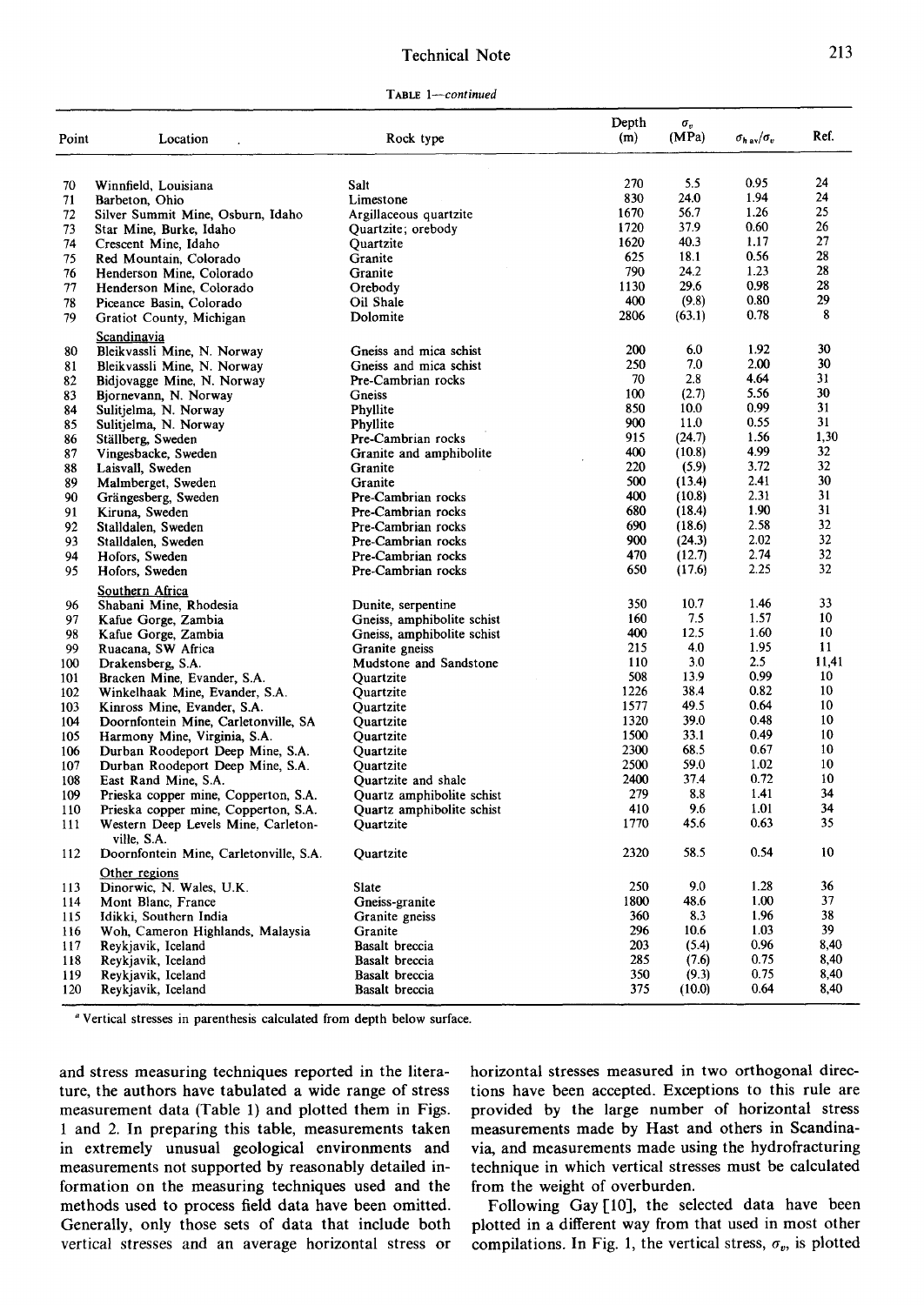



against depth Z, while Fig. 2 shows a plot of  $k = \sigma_{hav}$  $\sigma$ , against depth. This approach has been used because in underground excavation design it is common practice to carry out preliminary two-dimensional stress analyses using a vertical field stress of  $\sigma_v$  and a lateral stress of  $k \sigma_{v}$ , as shown in Fig. 3. This involves the often unjustifiable assumption that the vertical and horizontal stresses are, in fact, principal stresses. Because the horizontal stresses in different directions at a site can be quite different, the use of the *average* horizontal stress will not always be appropriate.

Figure 1 shows that measured vertical stresses generally follow the trend given by the simple relationship

$$
\sigma_v = 0.027 Z. \tag{8}
$$

At shallow depths, there is considerable scatter in the observed values. This may be associated with the fact that these stress values are often close to the limit of the measuring accuracy of the measuring techniques used. On the other hand, the possibility that high verti-



Fig. 2.



cal stresses may exist cannot be discounted, particularly where some unusual geological or topographic feature may have influenced the entire stress field. It is interesting to note that van Heerden [11] recently proposed that equation (8) be used to calculate *in-situ* vertical stresses in Southern Africa.

Figure 2 shows that the ratio of average horizontal to vertical stress,  $k$ , generally lies within limits defined by

$$
100/Z + 0.30 \le k \le 1500/Z + 0.50. \tag{9}
$$

Substitution of  $k = \sigma_{hav}/\sigma_v = \sigma_{hav}/0.027 Z$  into equation (9) yields the limits for  $\sigma_{hav}$ 

$$
2.7 + 0.008 Z \le \sigma_{h\text{ av}} \le 40.5 + 0.014 Z. \qquad (10)
$$

The essential feature shown by Fig. 2 is the very wide range of values that may be taken by  $k$  at a given depth, particularly if that depth is shallow. For example, at  $Z = 500$  m, k may range from 0.5 to 3.5; even at  $Z = 2000$  m, k may take values in the range  $0.35-1.25$ . Obviously, this range may be reduced somewhat by considering together only results obtained from the same region or geological environment. The results for South Africa analysed by Gay [10] for example, are reasonably well described by equation (8) and

$$
k = 248/Z + 0.45. \tag{11}
$$

Haimson's results for the U.S.A. [8] given by equations  $(5)$  and  $(6)$  can be expressed in the form

$$
k = 200/K + 0.80\tag{12}
$$

while Worotnicki and Denham's data for Australian sites  $[9]$  given by equation (7) can be described by

assuming

$$
k = 269/Z + 0.80 \tag{13}
$$

$$
\sigma_{\nu} = 0.027 Z. \tag{8}
$$

Clearly, such relationships will be useful in feasibility or preliminary design studies of underground structures located in regions for which appropriate relationships between Z, k and  $\sigma_v$  have been established. Where the regional relationships are not known or are highly variable, some form of sensitivity analysis using limits such